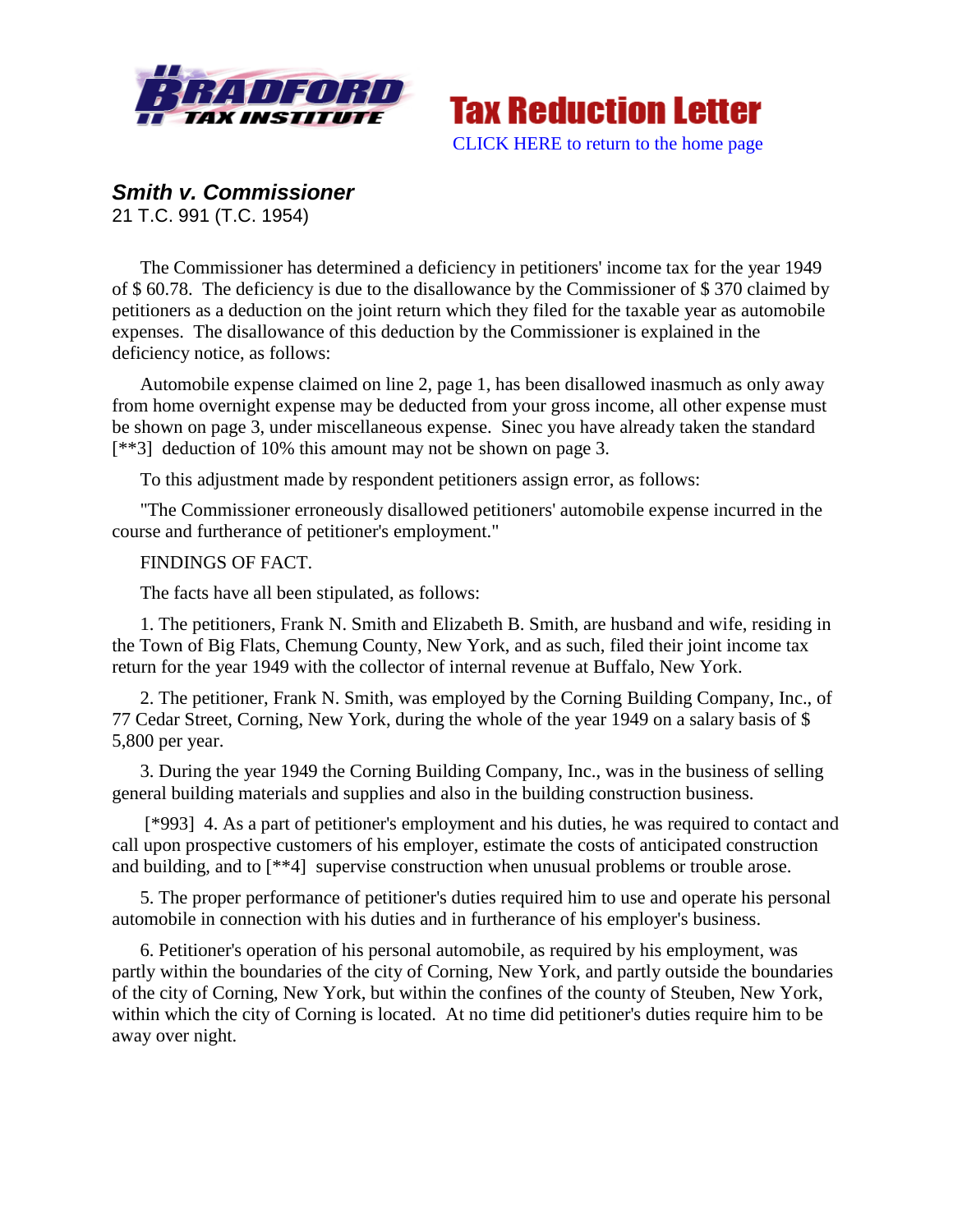7. There was no arrangement or understanding by which the petitioner was to be separately reimbursed by his employer for the expense of the operation and use of petitioner's automobile in petitioner's employment and that petitioner was not separately reimbursed.

8. During the year 1949 petitioner expended \$ 370 for the use of his automobile in connection with his employment and claimed said \$ 370 as a deduction on his income tax return for the year 1949 from gross income in arriving at adjusted gross income. Petitioner also took a standard deduction of [\*\*5] \$ 563 in arriving at net income.

9. Petitioner makes no claim for expense of travel by use of his automobile from his home in the Town of Big Flats, Chemung County, New York, to 77 Cedar Street, Corning, New York, the main place of business of petitioner's employer, the Corning Building Company, Inc.

10. Petitioner's employer furnished petitioner with a private office at employer's main office at 77 Cedar Street, Corning, New York, as a part of his employment and petitioner was required to report for duty there each morning.

## OPINION.

We have but one issue in this case and that is whether petitioner Frank N. Smith is entitled to deduct from his gross income in determining his adjusted gross income, \$ 370 automobile expenses which he incurred in 1949 under the circumstances which are narrated in the stipulation.

The applicable provision of the Internal Revenue Code is printed in the margin. <sup>1</sup> It is clear from the facts which have been stipulated [\*994] that paragraphs (1) and (3) of section 22 (n) do not apply. *Kenneth Waters, 12 T. C. 414*. In fact, both parties are agreed that section 22 (n) (2) is the provision of the statute which is applicable [\*\*6] to the facts of the instant case.

## 1 SEC. 22. GROSS INCOME.

(n) Definition of "Adjusted Gross Income." -- As used in this chapter the term "adjusted gross income" means the gross income minus --

 (1) Trade and business deductions. -- The deductions allowed by section 23 which are attributable to a trade or business carried on by the taxpayer, if such trade or business does not consist of the performance of services by the taxpayer as an employee;

(2) Expenses of travel and lodging in connection with employment. -- The deductions allowed by section 23 which consist of expenses of travel, meals and lodging while away from home, paid or incurred by the taxpayer in connection with the performance by him of services as an employee;

(3) Reimbursed expenses in connection with employment. -- The deductions allowed by section 23 (other than expenses of travel, meals, and lodging while away from home), which consist of expenses paid or incurred by the taxpayer, in connection with the performance by him of services as an employee, under a reimbursement or other expense allowance arrangement with his employer;

[\*\*7] The petitioners rely heavily upon our decision in *Kenneth Waters, supra.* We think the *Waters* case is distinguishable. In that case the taxpayer was the manager of a grocery store in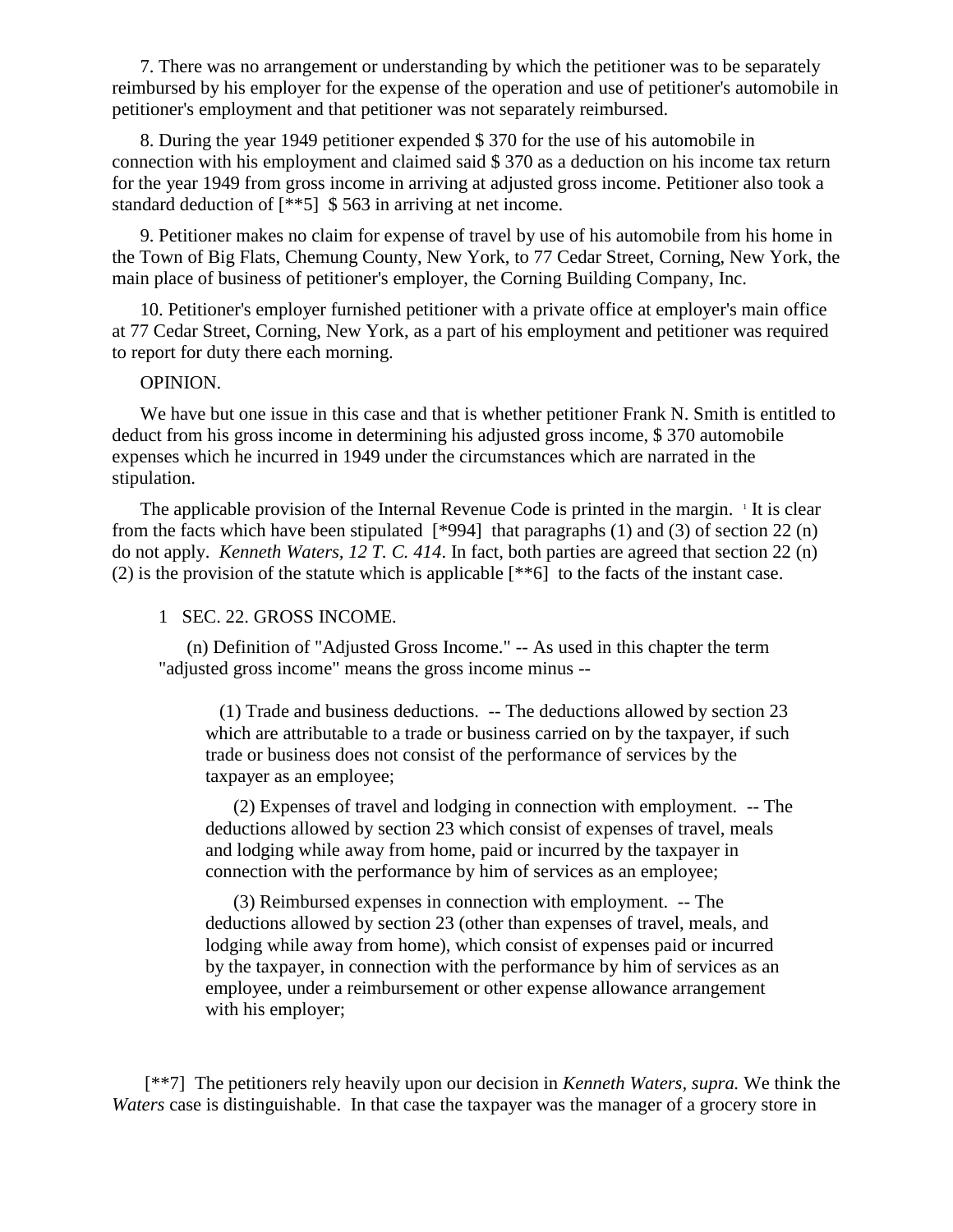Independence, Kansas, which was part of a chain operation. As manager, the taxpayer was required to report to his supervisor every Sunday in Parsons, Kansas, 36 miles away. Under such facts, we held that in arriving at his adjusted gross income for 1944, the taxpayer was entitled to the deduction of expenses incurred in the operation of his automobile under the provisions of section 22 (n) (2) of the Code. Even if we should assume that such part of his automobile expenses as was incurred by petitioner in traveling outside the boundaries of the city of Corning, New York, but within the confines of the county of Steuben, New York, is deductible under the holding of the *Waters* case, *supra*, we would be unable to allow the deduction here because we cannot determine from the facts which have been stipulated how much of the \$ 370 was so incurred.

Paragraph 6 of the stipulation reads:

6. Petitioner's operation of his personal automobile, as required by his employment, [\*\*8] was partly within the boundaries of the city of Corning, New York, and partly outside the boundaries of the city of Corning, New York, but within the confines of the county of Steuben, New York, within which the city of Corning is located. At no time did petitioner's duties require him to be away over night.

We do not attach any importance to that part of the above stipulation which says: "At no time did petitioner's duties require him to be away over night." See *Kenneth Waters, supra.* But we do attach vital importance to the remainder of the facts embodied in paragraph 6 of the stipulation.

The courts have uniformly held that a taxpayer's home means his place of business, employment, or post or station at which he is employed. *Commissioner v. Flowers, 326 U.S. 465*; *Raymond E. Kershner, 14 T. C. 168*; *Moses Mitnick, 13 T. C. 1*. Petitioner lived in Chemung County, New York. He was employed by the Corning Building Company in Corning, Steuben County, New York. Petitioner's [\*995] duties required him to sell construction materials, make estimates, and [\*\*9] supervise some construction. All of petitioner's duties were carried on within Steuben County. A portion of his duties was carried on within the city limits of Corning; however, the stipulation does not indicate how much of the \$ 370 of automobile expenses was incurred for traveling within the city limits of Corning. It seems clear to us that whatever part of the \$ 370 in question which was incurred by petitioner in the operation of his automobile within the city limits of Corning would not be deductible.

In *Chester C. Hand, Sr., 16 T. C. 1410*, the taxpayer was not permitted a deduction for his automobile expense as all of his traveling was performed within the city of Chicago. The taxpayer in *Raymond E. Kershner, supra*, was principally employed in the city of Martinsburg, West Virginia, and the use of his automobile was necessary. However, he was not allowed a deduction under section 22 (n) (2) as our Court found the city of Martinsburg to be his "home." No deduction was permitted for the expenses of his trips into the surrounding county as no evidence was adduced to indicate that he made any such trips during the [\*\*10] taxable year.

As we have already stated, somewhat the same sort of situation exists here. It has been stipulated that "During the year 1949 petitioner expended \$ 370 for the use of his automobile in connection with his employment," but it has not been stipulated how much of this was incurred while traveling in the city of Corning and how much was incurred while traveling within the boundaries of Steuben County, but outside the boundaries of the city of Corning.

In *Summerour v. Allen (M. D. Ga., 1951), 99 F. Supp. 318*, the taxpayer was an insurance agent who served 3 counties. He resided in Washington, Wilkes County, Georgia, and had no office. To perform his duties he had to travel in all 3 counties. The court held that since it was